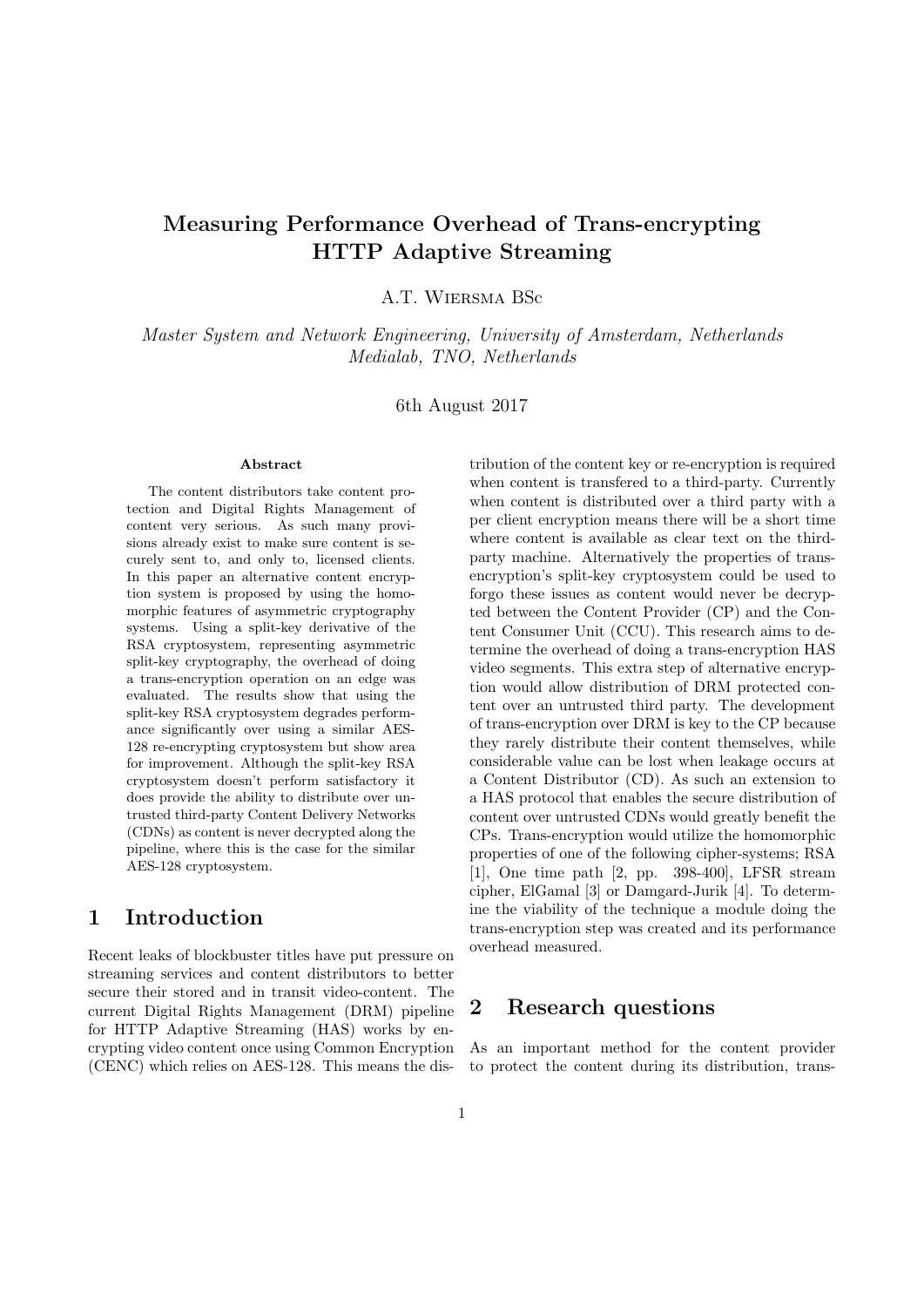encryption can provide a more secure environment for the delivery of digital content. This work aims to better understand the overhead of doing a trans-encryption step. As such the main research question for this project is proposed as follows:

– What is the performance overhead of doing a trans-encryption step for [Dynamic Adaptive](#page-0-0) [Streaming over HTTP \(MPEG-DASH\).](#page-0-0)

To fairly evaluate the performance of trans-encryption over [MPEG-DASH](#page-0-0) the following subquestion corresponds to the main research question:

– How can currently available server hardware<sup>[1](#page-1-0)</sup> be applied efficiently to do a trans-encryption step for [MPEG-DASH.](#page-0-0)

In terms of scoping this research will focus primarily on evaluating the performance overhead introduced by the trans-encryption step on the [HAS](#page-0-0) server.

This paper will aim to provide a clear measurement of the overhead of doing a trans-encryption step, and provide reference for the adoption of this technology.

## 3 Related Work

[MPEG-DASH](#page-0-0) is the underlying [HAS](#page-0-0) protocol that will be used as a representative of [HAS](#page-0-0) technologies for this research. [MPEG-DASH](#page-0-0) [\[5\]](#page-8-4) was ratified as the ISO/IEC standard for delivering adaptive video content over HTTP in November 2011 [\[6\]](#page-8-5). Since then the [DASH Industry Forum \(DASH-IF\)](#page-0-0) has further promoted the adoption of MPEG-DASH and continues developing the specification. The [MPEG-DASH](#page-0-0) protocol does not specify a [DRM](#page-0-0) method but supports all DRM techniques specified in the ISO/IEC standard for [CENC](#page-0-0) [\[7\]](#page-8-6). [CENC](#page-0-0) relies on a third party [DRM](#page-0-0) license system to supply the [Content Decryption Mod](#page-0-0)[ule \(CDM\)](#page-0-0) on the client's machine with keys to decrypt the content. The underlying encryption to these systems rely on [CENC](#page-0-0) which encrypts content using AES-128 [\[8\]](#page-8-7) [Cipher Block Chaining \(CBC\)](#page-0-0) or [Counter](#page-0-0) [Mode \(CTR\).](#page-0-0) No underlying crypto algorithms other than [CENC'](#page-0-0)s AES-128 were found to have been researched.

In a [HAS](#page-0-0) architecture the server has to provide a client with a number of different bit-rate videos to chose from. A mastervideo, which is preferably lossless,

is encoded into a number of different bit-rates which correspond to a needed throughput by a client. These differently encoded videos are then described in a manifest which is usually text or XML. This process is described in Figure [1.](#page-1-1)



<span id="page-1-1"></span>Figure 1: This diagram was created to show the abstract process of encoding video for HTTP Adaptive Streaming. There is an optional step in which the encoded video is segmented into equally timed parts. The timeindexes for the video are described in a manifest.

A client first requests the manifest from the server. Then a "slow-start", e.g. low bit-rate video first, is initialized to quickly fill up the buffer on the client. After this slow-start the video's bit-rate converges to the client's throughput and a client's optimal video quality is reached. When congestion takes place, the video bitrate is scaled back to decrease the possibility of playback discontinuity. This concept is shown in Figure [2.](#page-1-2)



<span id="page-1-2"></span>Figure 2: This diagram was created to show the abstract process of the adaptive algorithm switching bitrates following network congestion at the client-side for HTTP Adaptive Streaming.

Trans-encryption is a technique patented by TNO in WO application WO2013041394A1 [\[9\]](#page-8-8). It can be used to securely deliver content from a [Content Provider](#page-0-0) to a [Content Consumer Unit](#page-0-0) over one or more [CDs.](#page-0-0)

<span id="page-1-0"></span><sup>1</sup>without adding dedicated processing units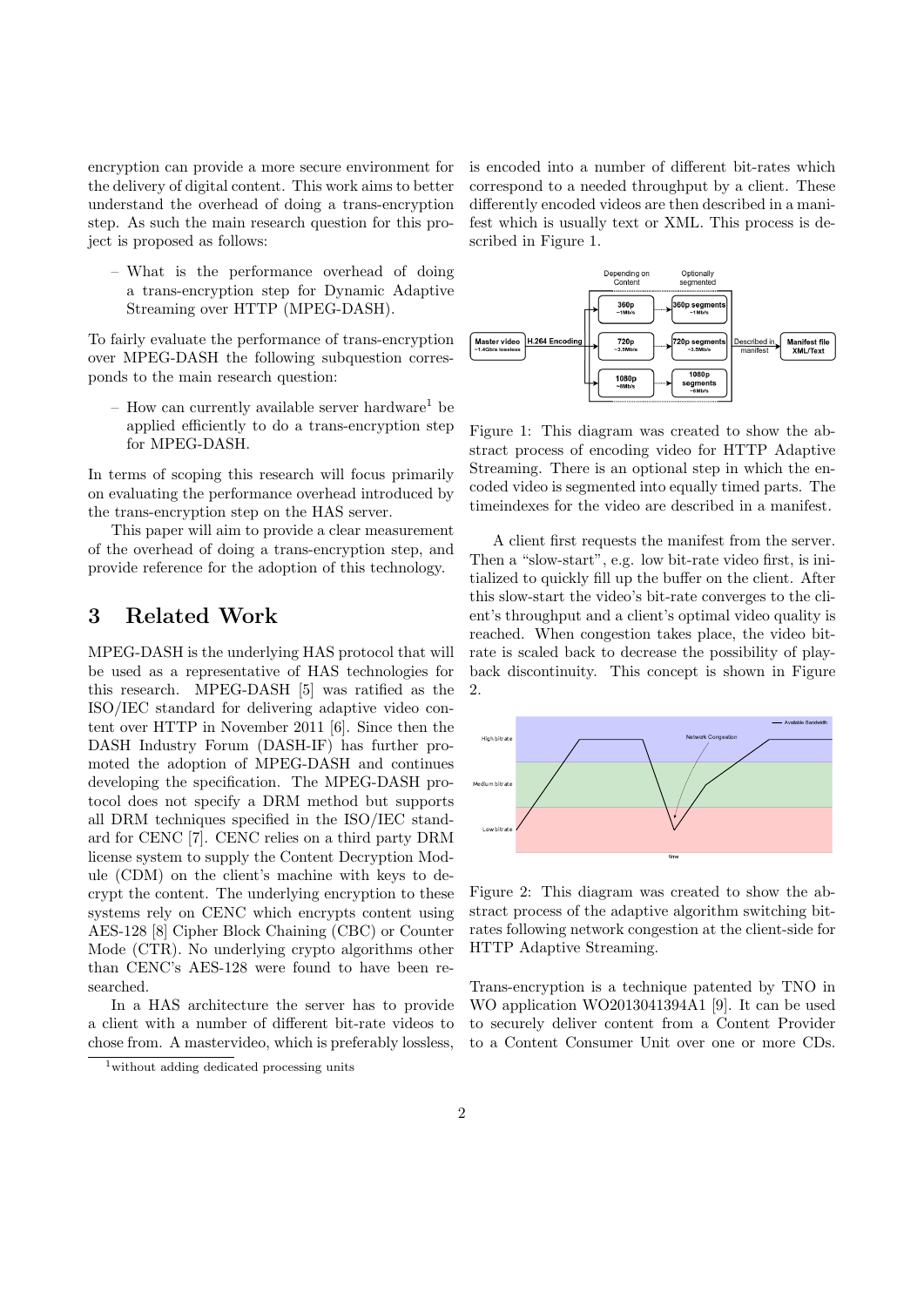These [CDs](#page-0-0) are usually realized in the form of [CDNs.](#page-0-0) Trans-encryption uses a split-key cryptosystem which splits up keys  $e$  and  $d$  for encryption and decryption algorithms  $E$  and  $D$  into i different split encryption keys  $e_1, e_2, \ldots, e_i$  and or k different split decryption keys  $d_1, d_2, \ldots, d_k$ . The split-keys are generated such that  $D_{d_k}(D_{...}(D_{d_2}(D_{d_1}(E_{e_i}(E_{...}(E_{e_2}(E_{e_1}(X)))) = X$ . The secret information  $S$  necessary for generating i and or k different encryption and or decryption keys has to be sent on together with the encrypted content. The point of this technique is that content  $X$  is never fully decrypted and remains encrypted on route to the [CCU.](#page-0-0) An abstract schematic demonstrating trans-encryption for a single intermediary is shown in Figure [3.](#page-2-0)

 $D_{d1, d2}(E_{e2}(E_{e1}(X))) = X$ 



<span id="page-2-0"></span>Figure 3: This diagram was created to show the encryption operations for a trans-encrypted stream of data to a client needed for a split-key cryptographic set-up.

# 4 Approach

As elaborated upon previously the [MPEG-DASH](#page-0-0) specification and its stack will be used to represent [HAS. MPEG-DASH](#page-0-0) utilizes a conventional HTTP server/client architecture to respectively distribute and ingest content. As such these two components needed to be selected and or created to simulate a representable set-up.

### 4.1 Client

To simulate load for the experiments the tool wrk [\[10\]](#page-8-9) was chosen. *wrk* is able to do application layer requests in the form of HTTP requests with little to no overhead. By utilizing multiple concurrent connections  $wrk$  is able to simulate the load of multiple [CCUs.](#page-0-0)  $wrk$ however was not used to decode the video segments as the requests were discarded on completion. wrk is able to evaluate the performance of a web-server in terms of throughput and latency which is returned to the calling program over the stdout. wrk also has an

additional scripting interface in  $LUA$ <sup>[1](#page-2-1)</sup> which allows the user to do intricate per request configuration. The measurement of the capacity of a web server is a tried and tested subject which generally focuses on either throughput or requests per second [\[11,](#page-8-10) [12\]](#page-8-11).  $wrk$  is perfectly capable of generating requests fast enough to sufficiently load web server. Because the focus of [HAS](#page-0-0) web servers lies with providing sufficient throughput using large requests, throughput is the measurement that is focused on most.

### 4.2 Trans-encrypting Server

The second part to the [HAS](#page-0-0) architecture is a HTTP server with exterior bindings to encrypting applications. These encrypting applications were specifically built for this research.

### 4.2.1 Encryption

As mentioned before there are a few possible ciphersystems available in the patent describing split-key cryptography. The patent suggests the use of the following five cipher-systems although the split-key cryptosystem is not necessarily constricted to this set.

- $\bullet$  RSA [\[1\]](#page-8-0)
- One time path
- LFSR stream cipher
- ElGamal [\[3\]](#page-8-2)
- Damgard-Jurik [\[4\]](#page-8-3)

RSA was chosen as the representative cipher-system for the experimental set-up's trans-encrypting ciphersystem. RSA was chosen over the other cipher-systems because of its generally standardized status as a cryptosystem in multiple libraries. One time path was passed on because of its 100% increase in required data per trans-encryption and already has a base overhead of 100%. LFSR stream ciphers are generally fast but mostly because of dedicated hardware [\[13\]](#page-8-12). Many LFSR stream ciphers however are found lacking in security over the more secure asymmetric crypto algorithms [\[14,](#page-8-13) [15,](#page-8-14) [16\]](#page-9-0). Because this research focuses on currently available hardware for servers and because of the security aspect, LFSR stream ciphers were turned down. The ElGamal algorithm hangs on a different proof than RSA's practical difficulty of

<span id="page-2-1"></span> $1$ LUA is a lightweight programming language <https://www.lua.org/>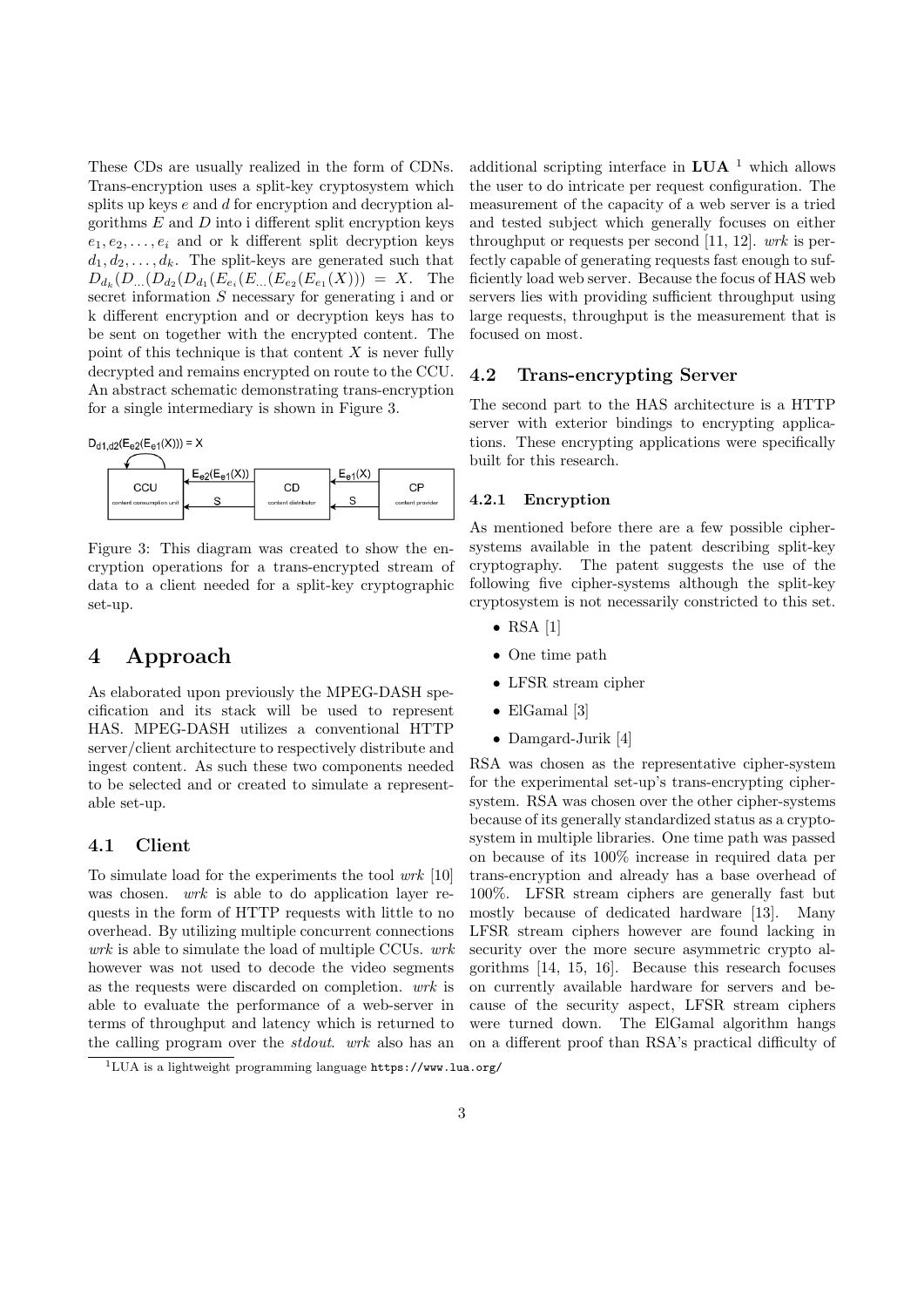factoring, namely the indistinguishability of two probability distributions from cyclic group  $G$  [\[17\]](#page-9-1). Even though the ElGamal and RSA algorithm hang on a different proof, their performance is similar due to the asymmetric nature of the both of them. RSA is faster encrypting, ElGamal is faster decrypting [\[18,](#page-9-2) [19\]](#page-9-3). Because ElGamal is less standardized then RSA [\[20\]](#page-9-4), RSA was eventually picked over ElGamal. Finally Damgard-Jurik, which hangs of the same principle as RSA, the difficulty of factoring, was not considered for this research because of the general lack of implementations as a crypto-system.

Split-key cryptography using the RSA algorithm applies the multiplicative property of consecutive exponentiations i.e.  $(a^n)^m = a^{n*m}$  so that consecutive encryptions of  $X (X^{e_1})^{e_2} \pmod{n}$  or consecutive decryptions of  $X (X^{d_1})^{d_2} \pmod{n}$  can be combined into singular exponentiations of X:  $X^{e_1*e_2} \pmod{n}$  &  $X^{d_1*d_2} \pmod{n}$ . To implement RSA trans-encryption using split-key cryptography first keypair one is generated following the normal key generation procedure described in the RSA standards. Then keypair two is derived copying keypair one's public modulus  $n$ , its prime  $p$  and  $q$ . For keypair two a different public exponent is chosen from which private exponent two is derived. These two public/private keypairs can then be combined by multiplication as follows:  $e_c = e_1 e_2$ and stored in a combined keypair. Because there are two possible operations for the trans-encryption e.g. a second encryption or a first decryption, this leaves two possible operations on the trans-encrypting server this decision can be seen in Figure [4.](#page-3-0)



<span id="page-3-0"></span>Figure 4: This diagram was created to show the encryption and decryption routes possible when doing a RSA trans-encrypting content pipeline.

For this research four components to the RSA trans-

encryption cryptosystem were created. These components were created using the latest version of the C openssl library. Using the openssl means forward compatibility and efficient use of the hardware with the use of its RSA and AES bindings. The four components were built to work on generic content.

- C rsa\_create\_combined
- Python encrypt.py +  $C$  rsa\_encrypt
- C  $rsa\_trans/rsa\_trans\_dec$
- $\bullet$  **C** rsa\_client\_decrypt

After openssl genrsa is called to create a keypair one rsa create combined is used. rsa create combined creates a second keypair from the previously created pair one and combines it in a combined pair. These pairs are all stored in a  $\mathbf{PEM}^1$  $\mathbf{PEM}^1$  formatted file. encrypt.py and rsa encrypt are used to encrypt entire directories of video content with either the combined keypair or pair one applying PKCS1 padding to every consecutive 245 bytes of a [HAS](#page-0-0) segment. The 245 bytes were chosen as PKCS1 padding allows for padding of  $keysize - 11$  bytes of data to be encrypted per call of the RSA algorithm. rsa\_trans or rsa\_trans\_dec are used respectively to either apply the second encryption using keypair two or apply a first decryption using keypair one. This step does not apply any padding. Finally rsa\_client\_decrypt performs the final decryption using either the private exponent from the combined pair or pair two. The two different paths can be seen as follows:

$$
E_{e1} \rightarrow E_{e2} \rightarrow D_{d1d2}
$$
  

$$
E_{e1e2} \rightarrow D_{d1} \rightarrow D_{d2}
$$

Before continuing the functionality was confirmed in Linux using a [MPEG-DASH](#page-0-0) segment as follows:

- 1.  $\sqrt{\text{rsa\_encrypt 0001.m4s}} > 0001 \text{.} \text{one.m4s}$
- 2.  $\sqrt{\text{rsa\_trans 0001.one.m4s}} > 0001 \text{.two.m4s}$
- 3.  $\sqrt{\text{rsa\_client\_decrypt 0001.two.m4s} > 0001.\text{clear.m4s}}$
- 4. diff 0001.m4s 0001.clear.m4s (no output means no difference)

<span id="page-3-1"></span><sup>1</sup>PEM describes a way of the textually encoding cryptographic keys, certificates, and other data. PEM is the most used format for distributing ASN.1 DER keys and certificates.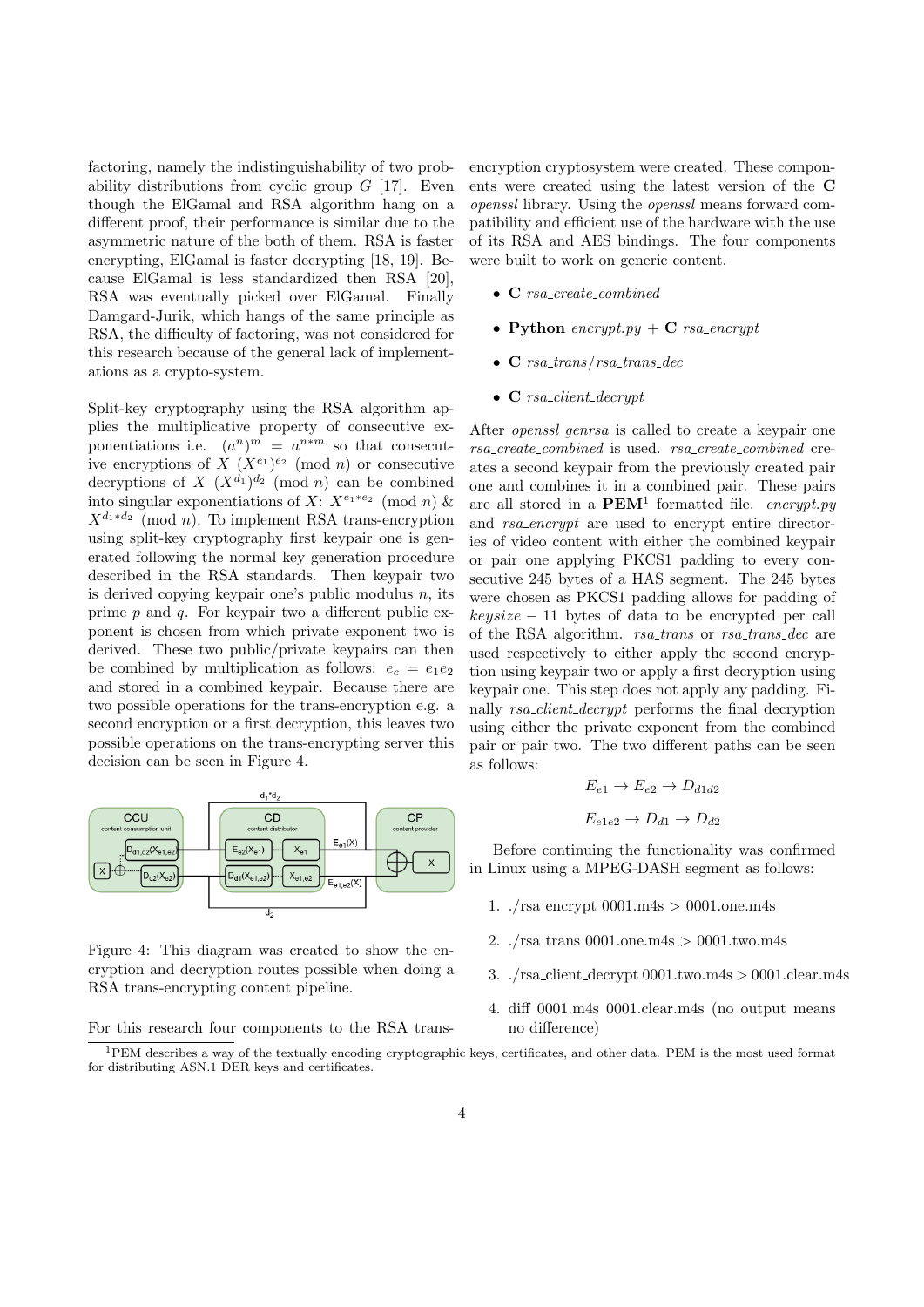The functionality of the passthrough part of the [HAS](#page-0-0) server was confirmed beforehand by having an actual [MPEG-DASH](#page-0-0) client<sup>[1](#page-4-0)</sup>communicate with the server.

As a comparative technology an AES-128 reencrypting application was also implemented using the C openssl libraries. This implementation first does a decryption with key one using AES-128-CBC, which is then followed by an encryption with key two. The subsequent decryption and encryption do possess a small time window in which the content is available on the re-encrypting machine as cleartext.

#### 4.2.2 HTTP-server

The HTTP server receives the requests from wrk and on the fly does one of four operations on the [MPEG-](#page-0-0)[DASH](#page-0-0) segments:

- 1. A passthrough, as a baseline. (no-op)
- 2. A Re-encryption step, which involves a decryption and an encryption applying [CENC.](#page-0-0)
- 3. A trans-encryption step, which does a second encryption using RSA.
- 4. A trans-encryption step, which does a first decryption using RSA.

The web-framework used as the  $(\text{trans})$ encryption/passth<sup>rough</sup> middleman is Japronto [\[21\]](#page-9-5), a low-overhead python HTTP-toolkit. Japronto is a HTTP web-framework that was coded in C which with extensive use of the Python/C bindings has been made easily programmable using a Python interface. The C-code for Japronto is tweaked to optimize for modern CPUs. Japronto uses picohttpparser [\[22\]](#page-9-6) for header & chunked-encoding parsing and uses uvloop [\[23\]](#page-9-7) to provide with asynchronous IO. When able writes are combined to save system calls. Japronto uses a master slave set-up to distribute incoming connections over available slaves.

### <span id="page-4-4"></span>4.3 Experimental Set-up

The experimental set-up consists of the two previously proposed components hosted on two separate machines connected by a 1Gbit link. A schematic overview of this set-up can be seen in Figure [5.](#page-4-1)



<span id="page-4-1"></span>Figure 5: This figure was created to show the experimental set-up for the benchmarking measurements. This set-up allows testing of the multiple different cryptosystems.

The keysize for RSA was chosen as 2048-bit, this was done to ensure that factorization of the key would be impossible for the foreseeable future. Figure [6](#page-4-2) shows the progress of hostile RSA factorizations since 1992, which indicate the possibility of factorizing RSA with a 1024 bit keysize by 2016. The choice for a 2048 bit keysize means that only the private-key for the public/private key pair is 2048 bits, but the public key can be chosen to be as small as possible to speed-up the encryption. For most RSA implementations the default public exponent  $e$  is chosen as 65537 [\[24\]](#page-9-8), so this is what was done for this experiment as well. The main reason for not picking a smaller number like 3 is that it is unsafe when no padding is used.



<span id="page-4-2"></span>Figure 6: A figure showing academic factorizations of the RSA cryptosystem from 1992 till 2010 with a linear regression of the datapoints<sup>[1](#page-4-3)</sup>.

The relevant specifications for the two machines are as follows:

<span id="page-4-3"></span><span id="page-4-0"></span> $1$ <http://dashif.org/reference/players/javascript/v2.5.0/samples/dash-if-reference-player/index.html> <sup>1</sup>Figure retrieved from <https://crypto.stackexchange.com/a/1982>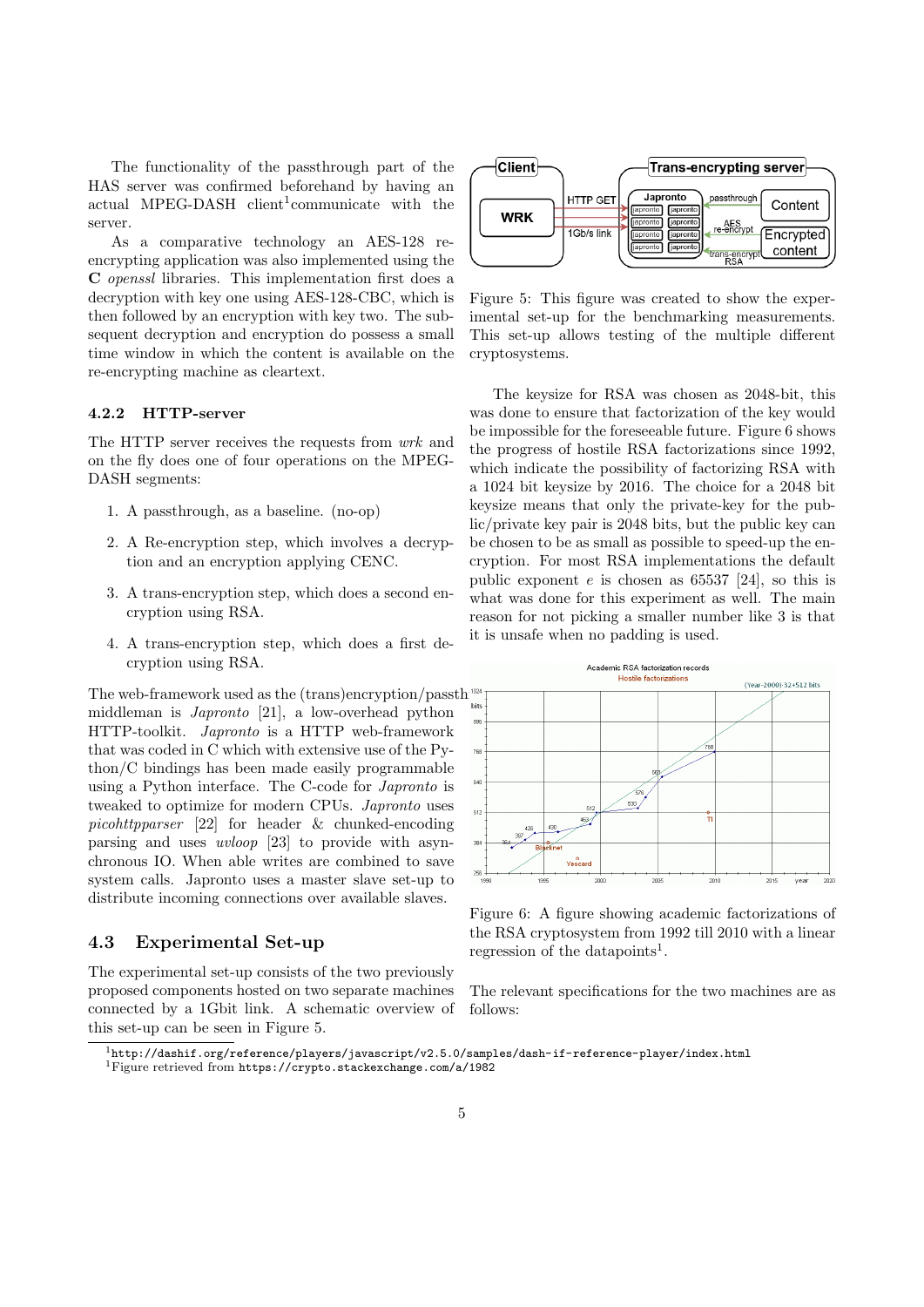### Client - Lenovo Thinkpad T440s

- $\bullet\,$ Intel Core i5-4200U @ 2C4Tx1.6GHz
- $\bullet\,$ Intel Ethernet Controller I218-V @ 1Gb/s

### Trans-encrypting server - Dell PowerEdge R210

- Intel Xeon CPU E3-1240L v5 @ 4C8Tx2.10GHz
- Broadcom NetXtreme BCM5720 @ 1Gb/s

The number of threads on the server machine allows for 8 Japronto slave processes to be run concurrently with a one to one mapping on the CPU threads. wrk is loaded with requests corresponding to [MPEG-](#page-0-0)[DASH](#page-0-0) segments over its LUA API. wrk is then run using 1, 10, 100 and 1000 concurrent connections for 120 seconds. These tests are run once for 120 seconds for each of the four possible operations the HTTP-server is capable of. Out of the results from wrk throughput to the server will be recorded and plotted.

The test content that was used is Tears of Steel, an open source movie by the Blender foundation. It was encoded using H.264 in the following bit-rates:

- 388227 bits/s with a resolution of 512x288 pixels.
- 770624 bits/s with a resolution of 640x360 pixels.
- 1148766 bits/s with a resolution of 852x480 pixels.
- 1996574 bits/s with a resolution of 1280x720 pixels.
- 2823478 bits/s with a resolution of 1920x1080 pixels.

The urls corresponding to the video segments were randomly shuffled once before testing began. Then the randomized list of urls were requested from each of the different encrypting set-ups.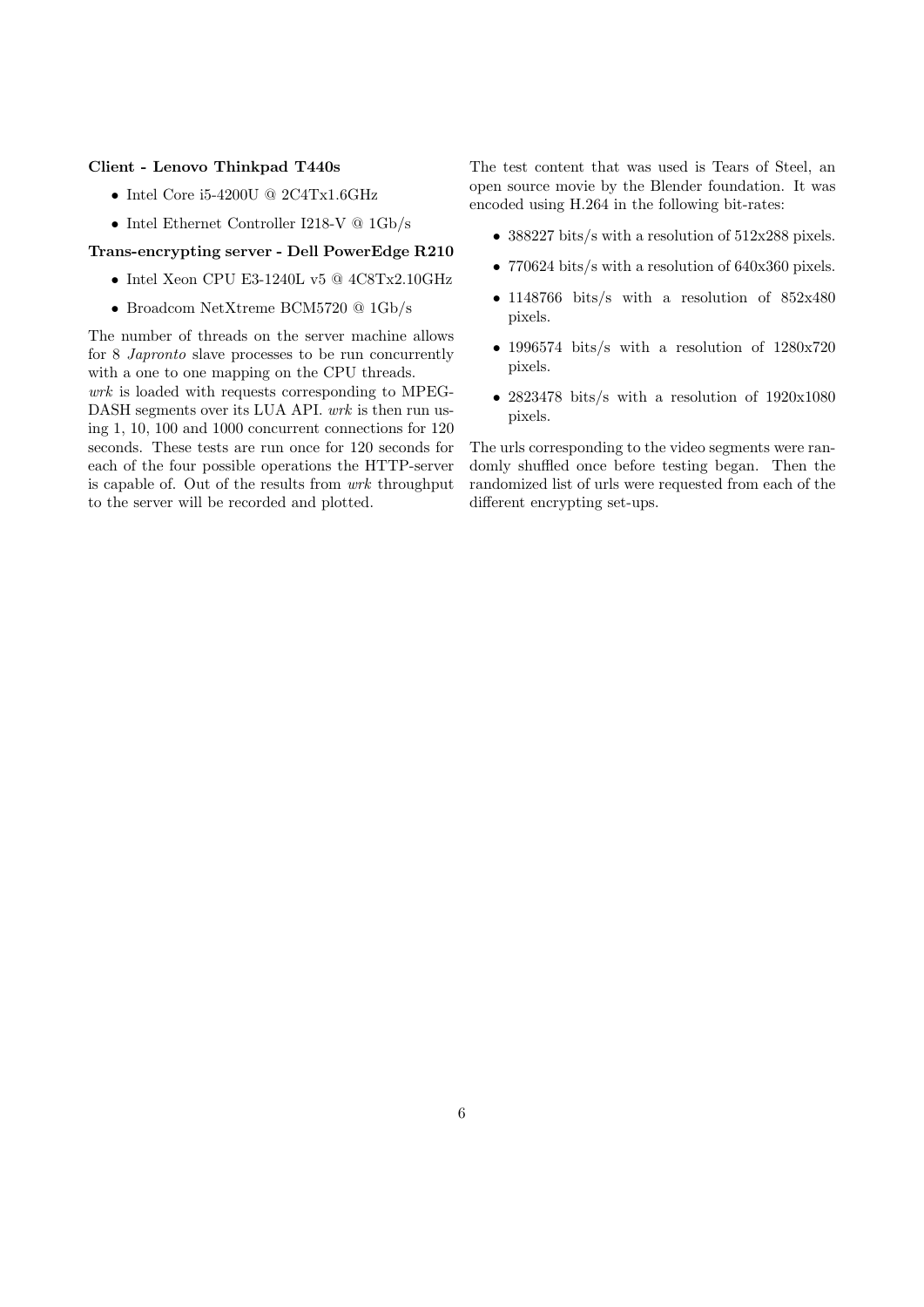# 5 Results

This section shows the results for the experiment described in Section [4.3.](#page-4-4) The results show the performance under a number of different concurrent connections, helping understand the overhead induced by a transencryption step.



Figure 7: A graph showing the throughput of the experimental set-up for different types of encryption over [MPEG-DASH](#page-0-0) segments.

<span id="page-6-0"></span>

<span id="page-6-1"></span>Figure 8: A graph showing the latency of segment transmission completions for different types of encryption over [MPEG-DASH.](#page-0-0)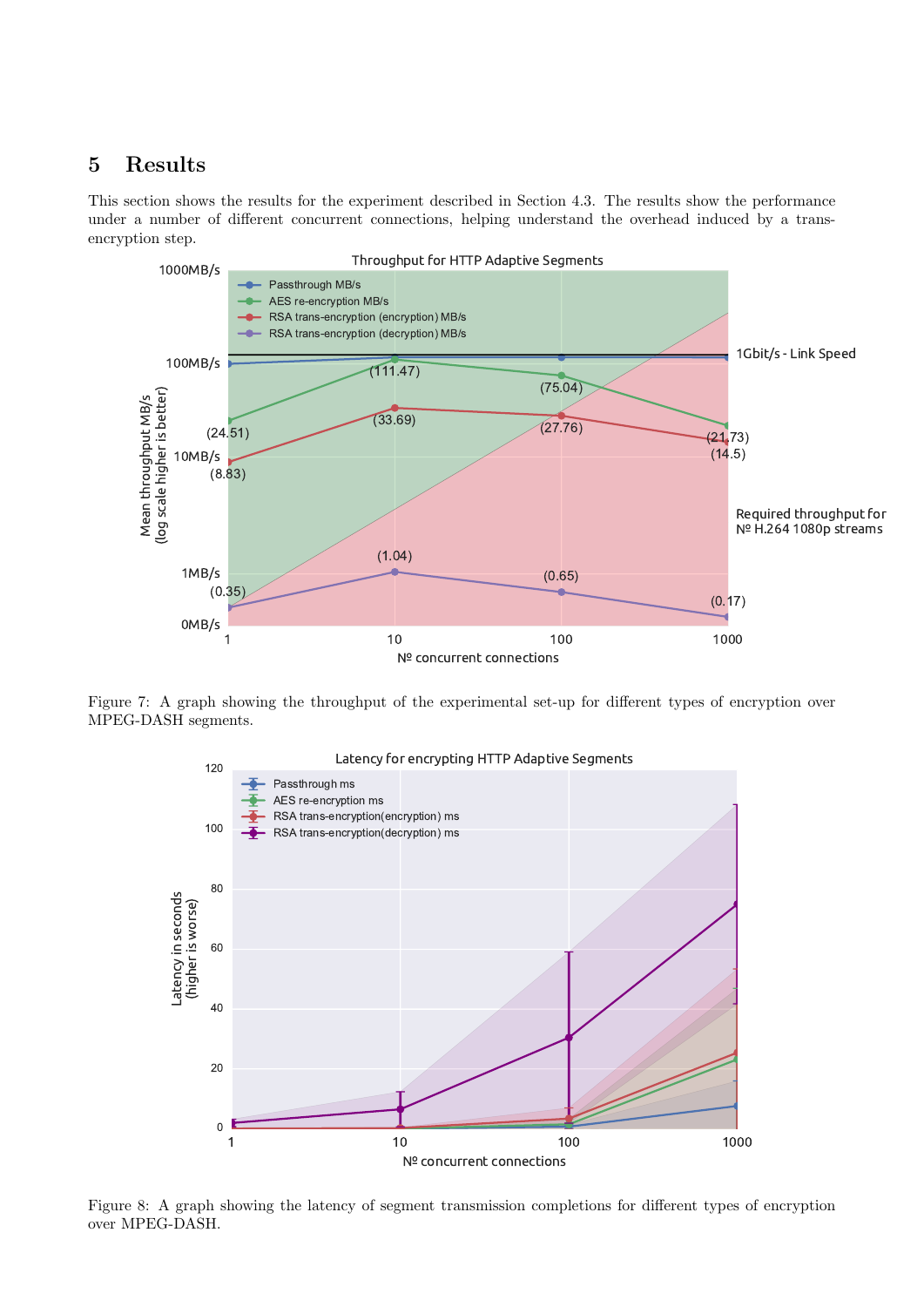Figure [7](#page-6-0) shows that from 10 connections and up japronto is generating passthrough responses at link speed which has been indicated in the graph by a black line. The passthrough experiment shows no slowing down over the increased connections which means the server is never overloaded in any way. The passthrough implementation should be capable of providing enough throughput for approximately 390 clients at 1080p H.264.

AES re-encryption shows the least amount of overhead in comparison to the passthrough baseline with a  $51.3\%$  average performance of the baseline. The amount of throughput provided by the AES reencryption implementation should easily be enough to sustain 100 concurrent clients at 1080p H.264. RSA trans-encryption with an encryption step has the least amount of overhead of the two trans-encryption implementations with a 18.7% performance of the passthrough baseline. The amount of throughput provided by the RSA trans-encryption with an encryption step implementation nearly provides enough throughput to sustain 100 concurrent clients at 1080p H.264 and misses this mark by  $\sim 3MB/s$ . RSA transencryption with a decryption step has the most amount of overhead of all encrypting implementations with only 0.5% performance of the passthrough baseline. The decrypting implementation is only able to provide enough throughput for 1 client at 1080p H.264 after which scaling is not significant.

Figure [8](#page-6-1) reestablishes the aforementioned overhead distribution, with the most latency in the transencryption implementation with a decryption step. The figure shows the average completion time for the requests send by the wrk client. The error bars signify the standard deviation of each of the averages plotted in the graph. In this figure you can also see that the latency of the passthrough implementation is actually increasing so requests are kept waiting longer as the number of concurrent connections is increasing.

## 6 Discussion

The AES re-encryption benefits greatly from the AES-NI set that the Intel Xeon E3-1240L CPU on the server provides. This extra skews the results in favour of AES

re-encryption. It is not unthinkable that the instruction set could be extended to optimize streaming video performance for RSA decryption as hardware accelerated video decoding is a well known constant on modern CPUs.

### 6.1 Future Work

Future research could go into a RSA decrypting client to complete the alternative DRM pipeline and further evaluate the viability of the RSA trans-encryption. As an alternative to the CPU bound instructions utilized by openssl the RSA operations could be moved to a GPU. Previous research achieved a 2.17× speed up of concurrent RSA decryptions and a  $1.572\times$  speed up of concurrent RSA encryptions over a sequential CPU RSA implementation [\[25\]](#page-9-9). Because of the high number of compute cores in a GPU the RSA algorithm should scale better than a CPU at concurrent encryptions and decryptions. Although server machines do not usually carry dedicated GPUs, this could be facilitated to achieve a trans-encryption speed-up.

# 7 Conclusion

This research has evaluated the overhead of transencrypting RSA as an alternative encryption for the DRM pipeline. This was possible by creating a transencrypting prototype as well as a reference AES-128 re-encryption implementation. Using the RSA transencryption implementation with an encryption step seems a relatively viable option, which leaves room for improvement if RSA hardware acceleration on the CPU were to be implemented like it has been for AES in the AES-NI instruction set. It remains to be seen if a client can decrypt at enough throughput although the 1 connection RSA trans-encryption seems to be just capable of doing a decryption at 1080p H.264 0.3MB/s throughput. The currently adopted cryptographic algorithm for the [HAS](#page-0-0) pipeline AES outperformed both trans-encrypting implementations by a margin. The AES re-encryption implementation however means the use of an untrusted third party would be impossible where this would be possible for the trans-encrypting implementations. Trans-encryption increases the security of the DRM pipeline with a non insurmountable increase of overhead.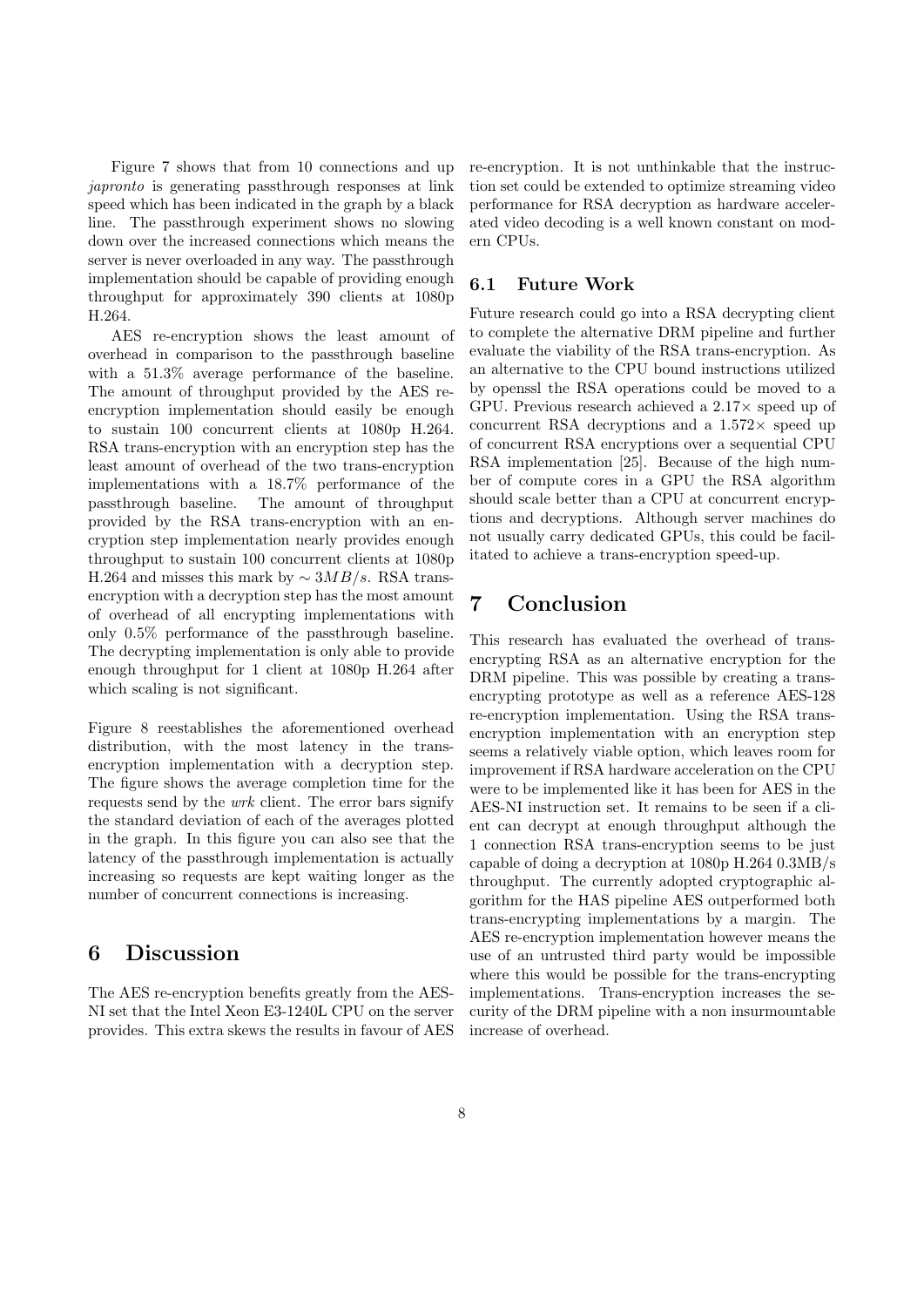# Acknowledgments

I would like to thank the TNO medialab, especially Oskar van Deventer and Thijs van Veugen, for their tutelage and guidance during this project.

# References

- <span id="page-8-0"></span>[1] Rivest, Ronald L and Shamir, Adi and Adleman, Leonard. A method for obtaining digital signatures and public-key cryptosystems. Communications of the ACM, 21(2):120–126, 1978.
- <span id="page-8-1"></span>[2] Kahn, David. The codebreakers. Weidenfeld and Nicolson, 1974.
- <span id="page-8-2"></span>[3] ElGamal, Taher. A public key cryptosystem and a signature scheme based on discrete logarithms. IEEE transactions on information theory, 31(4):469–472, 1985.
- <span id="page-8-3"></span>[4] Damgård, Ivan and Jurik, Mads. A generalisation, a simpli. cation and some applications of Paillier's probabilistic public-key system. In International Workshop on Public Key Cryptography, pages 119–136. Springer, 2001.
- <span id="page-8-4"></span>[5] Stockhammer, Thomas. Dynamic adaptive streaming over HTTP–: standards and design principles. In Proceedings of the second annual ACM conference on Multimedia systems, pages 133–144. ACM, 2011.
- <span id="page-8-5"></span>[6] Information technology – Dynamic adaptive streaming over HTTP (DASH) – Part 1: Media presentation description and segment formats. Standard ISO/IEC 23009-1, International Organization for Standardization, Geneva, CH, May 2014.
- <span id="page-8-6"></span>[7] Information technology – MPEG systems technologies – Part 7: Common encryption in ISO base media file format files. Standard ISO/IEC 23001-7, International Organization for Standardization, Geneva, CH, February 2016.
- <span id="page-8-7"></span>[8] Daemen, Joan and Rijmen, Vincent. AES proposal: Rijndael. AES Algorithm Submission. National Institute for Standards and Technology (NIST), September 1999.
- <span id="page-8-8"></span>[9] Veugen, Peter and Van Deventer, Mattijs Oskar and Niamut, Omar Aziz. Secure distribution of content, March 28 2013. European Patent Office PCT/EP2012/067577.
- <span id="page-8-9"></span>[10] Will Glozer. WRK Modern HTTP benchmarking tool. <https://github.com/wg/wrk>, 2017.
- <span id="page-8-10"></span>[11] Banga, Gaurav and Druschel, Peter. Measuring the Capacity of a Web Server. In USENIX Symposium on Internet Technologies and Systems, pages 61–71, 1997.
- <span id="page-8-11"></span>[12] Mosberger, David and Jin, Tai. httperfa tool for measuring web server performance. ACM SIGMETRICS Performance Evaluation Review, 26(3):31–37, 1998.
- <span id="page-8-12"></span>[13] Batina, Lejla and Lano, Joseph and Mentens, Nele and Ors, Siddika Berna and Preneel, Bart and Verbauwhede, Ingrid. Energy, performance, area versus security trade-offs for stream ciphers. SASC - The State of the Art of Stream Ciphers Brugge, Workshop by ECRYPT Network, October 14 2004. <http://hdl.handle.net/2066/127475>.
- <span id="page-8-13"></span>[14] Barkan, Elad and Biham, Eli and Keller, Nathan. Instant ciphertext-only cryptanalysis of GSM encrypted communication. Advances in Cryptology-CRYPTO 2003, pages 600–616, 2003.
- <span id="page-8-14"></span>[15] Lu, Yi and Meier, Willi and Vaudenay, Serge. The conditional correlation attack: A practical attack on Bluetooth encryption. In Crypto, volume 3621, pages 97–117. Springer, 2005.